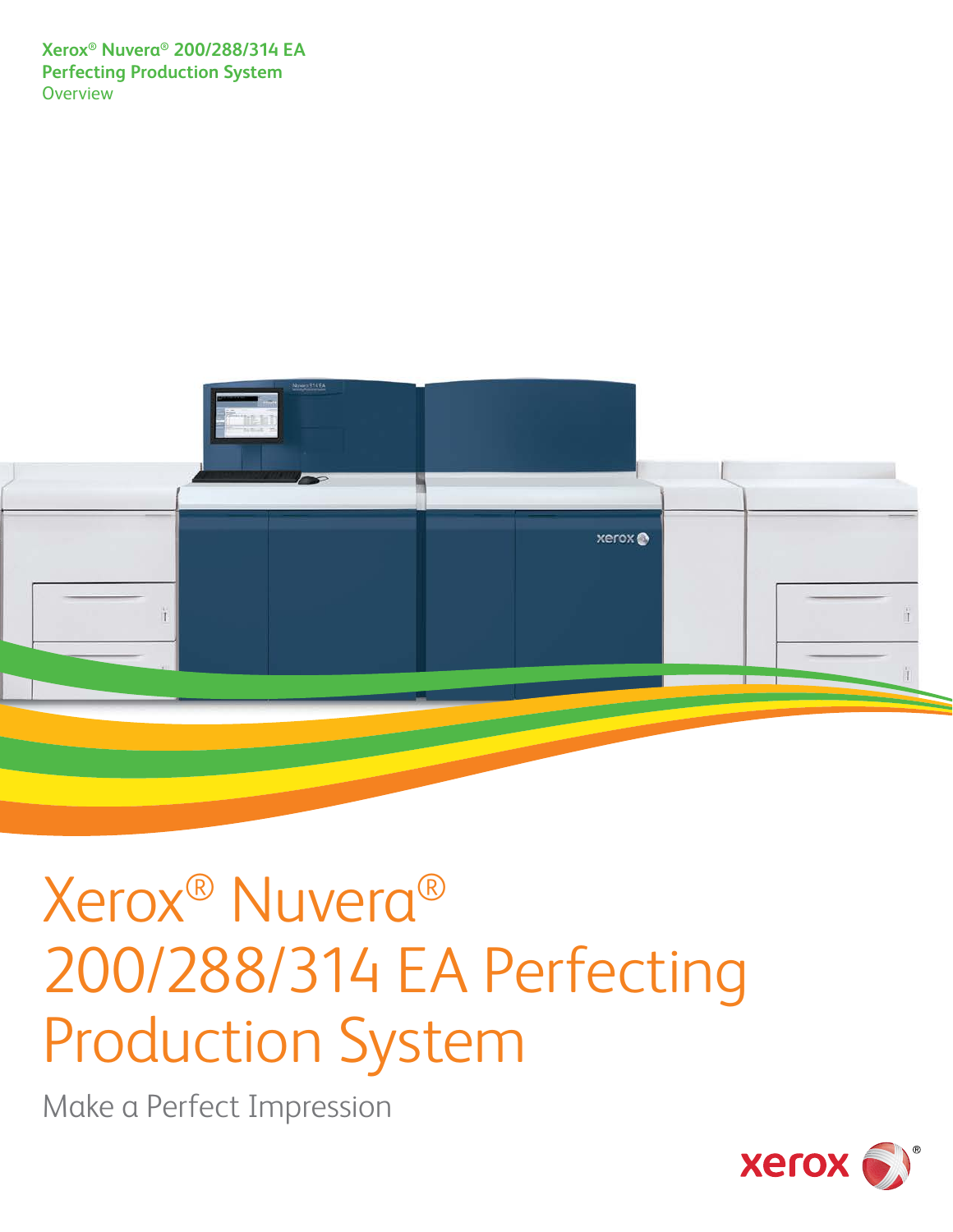# More of everything you need to help you grow your business.

Take your business to rewarding new levels with the Xerox® Nuvera® 200/288/314 EA Perfecting Production System. This easy-to-use, flexible system is built on a strong foundation of exceptional image quality, speed, efficiency and productivity to get your business growing.

### **Essential elements that deliver for you.**

The Xerox Nuvera's foundation comprises essential elements:

- **• Incredible, offset-level image quality.**  It offers 4800 x 600 dpi and up to 156 lpi, plus the cost and time efficiencies associated with digital.
- **• Faster and more RIPs.** An advanced Dual Core Processor plus Parallel Raster Image Processing (RIP) means the Xerox Nuvera gets your jobs in and out of the gate in a hurry. Your jobs are processed quickly and in the most efficient way possible.
- **• Lightning-quick machine and finishing speeds.** You can complete your jobs in less time than ever before with machine speeds of up to 314 duplexed images per minute. On top of that, finishing speeds are close to machine-rated speeds, so you can complete your jobs quickly.
- **• More uptime, more often.** The Xerox Nuvera offers Pass Through Programming that enables you to keep your system up and running even when you're waiting for service. You'll enjoy more uptime, more often, ensuring you are able to meet your deadlines and productivity goals.

#### **Total Productivity Continuum**

| TOLAI Productivity Continuum                                                                                                                                                            |                                                                                                                                                                                                           |                                                                                                                                                                                                                                                               |                                                                                                                                                                 |  |
|-----------------------------------------------------------------------------------------------------------------------------------------------------------------------------------------|-----------------------------------------------------------------------------------------------------------------------------------------------------------------------------------------------------------|---------------------------------------------------------------------------------------------------------------------------------------------------------------------------------------------------------------------------------------------------------------|-----------------------------------------------------------------------------------------------------------------------------------------------------------------|--|
| <b>Setup Time</b>                                                                                                                                                                       | <b>Processing Time</b>                                                                                                                                                                                    | <b>Run Time</b>                                                                                                                                                                                                                                               | <b>Finishing Time</b>                                                                                                                                           |  |
| <b>FreeFlow</b> <sup>®</sup><br>• Process Manager <sup>®</sup><br>• Output Manager <sup>®</sup><br>• Makeready <sup>®</sup><br>• Variable<br><b>Information Suite</b><br>· Web Services | FreeFlow<br><b>Print Server</b><br>• 3.0 GHz Dual Core<br>Processor<br>- Advanced<br>Parallel RIP<br>- Optional:<br>Second Dual<br>Core Processor<br>• RIP 1200 x 1200 dpi<br>-4800 x 600 dpi<br>printing | 200/288/314<br><b>Duplexed Images</b><br>Per Minute<br>• Toner/Developer<br>$-800,000+$ Images<br>Combined Yield<br>- Simple Reload<br>While Run<br>• Sheet-feed Module<br>Combinations<br>$\bullet$ Lasermax<br>Roll Systems<br>SheetFeeder NV-R<br>Solution | • Optimizes Speed<br>Capacity of<br><b>Finishing Devices</b><br>• Sheet Flatness=<br>Reliability<br>• Outstanding<br><b>Stack Quality</b><br>• Unload While Run |  |
| Uptime                                                                                                                                                                                  |                                                                                                                                                                                                           |                                                                                                                                                                                                                                                               |                                                                                                                                                                 |  |
| Pass Through<br>Programming                                                                                                                                                             | Simple Jam<br>Clearance,<br><b>Easily Accessible</b>                                                                                                                                                      |                                                                                                                                                                                                                                                               | Xerox Nuvera<br>Productivity Plus<br>(Integrated<br>Maintenance<br>Program)                                                                                     |  |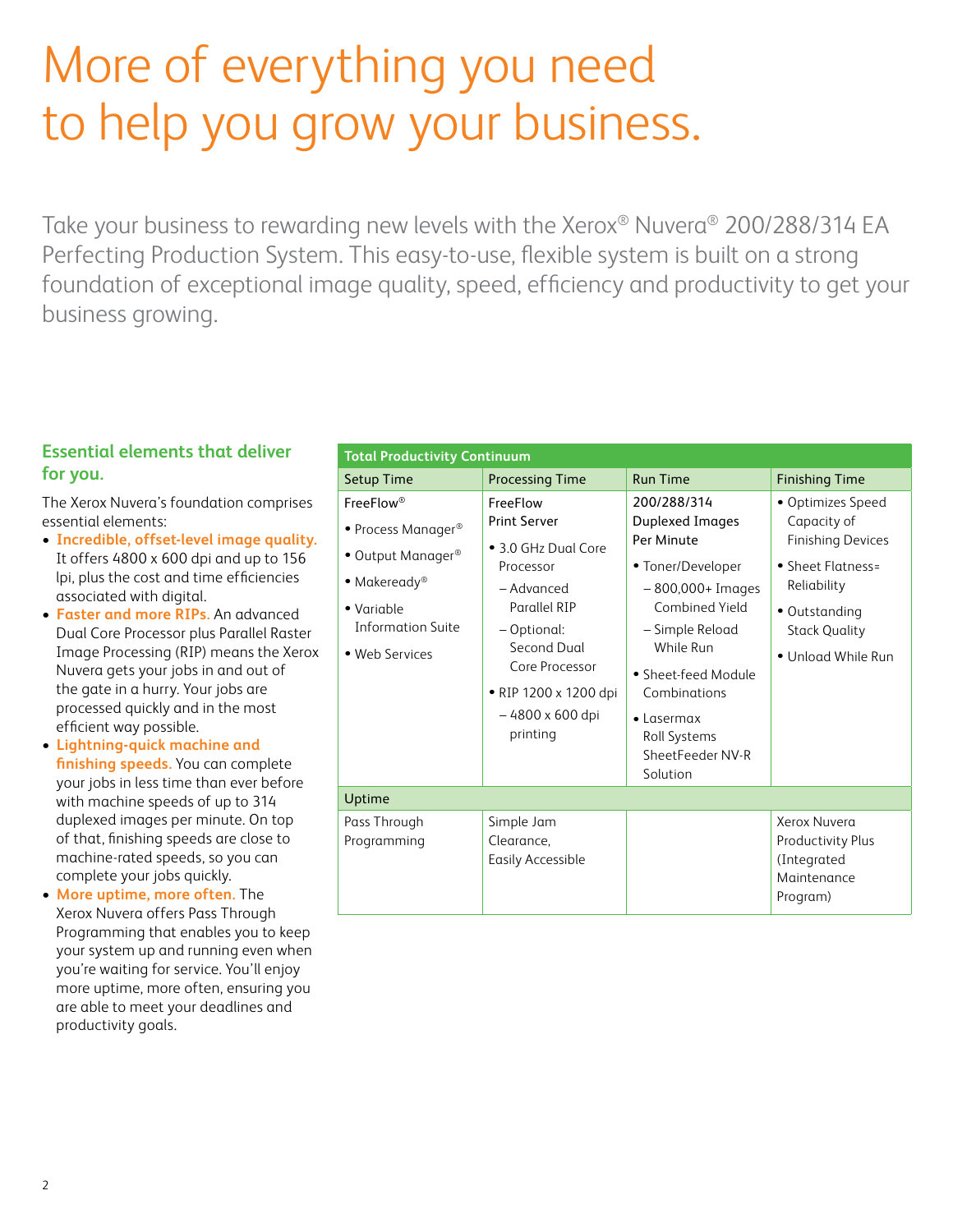

# **The Xerox® Nuvera® 200/288/ 314 EA Perfecting Production System offers you extraordinary image quality.**

The result of today's most progressive monochrome technology, coupled with customer-focused engineering, the Xerox Nuvera relies on revolutionary EA fine particle toner to produce page after page of polished impressions that are comparable to, or exceed, offset-level output for all of your applications.

Since the industry quantifies great imaging in dots per inch (dpi) and lines per inch (lpi), it's important to know the Xerox Nuvera has an impressive set of numbers to support the results you'll see, including:

- RIP at 1200 x 1200 dpi
- 4800 x 600 dpi printing
- Halftone screens available at 85, 106, 125, 134 and an unprecedented 156 lpi

These quality facts translate into the phenomenal printed pages you'll produce—through silky grays, pictures that say "this is for real," and heightened clarity and detail in every line and letter.

# **Extraordinary speed, power and productivity keep your jobs moving.**

The Xerox Nuvera features a unique tandem architecture design that enables it to produce 314 (A4/8.5" x 11") duplexed images per minute. This innovative design offers you a straight paper path to support a wide variety of media and facilitates reliable paper handling.

Whatever your environment, the system's Sheet Enhancement Module (SEM) ensures unparalleled sheet flatness. The result? Outstanding stack quality as well as higher levels of performance than downstream finishing alternatives. And since the print engine has the power to push third-party finishing equipment closer to its rated speed, you will realize true end-to-end productivity with the Xerox Nuvera.

The Xerox® FreeFlow® Print Server's robust Dual Core Processor is at the heart of the Xerox Nuvera's hard-driving productivity. It enables you to handle even the most complex jobs with ease and finesse, at incredible RIP speeds. And when you take advantage of the benefits of the parallel RIP feature, the Print Server will automatically channel each job so it is produced in the most efficient way possible.

Along with all this speed, power and productivity, you'll also find versatility. The Xerox Nuvera accepts many common data streams in their native language, so what you expect is what you get no data transformation required. It also has broad media latitude so you can choose from an enormous selection of substrates to create exactly the applications you envision.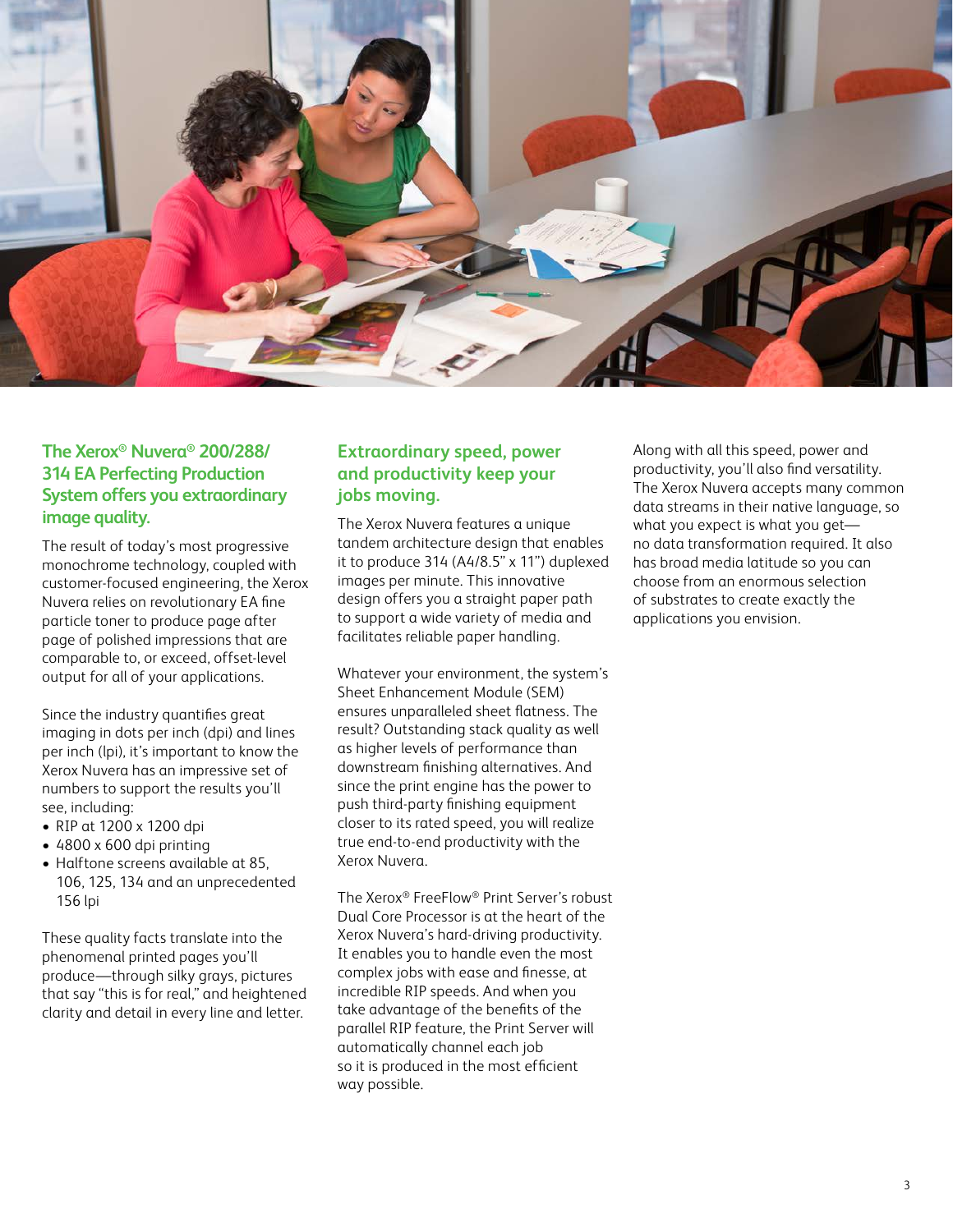# Impress all of your audiences with great image quality.

There is no substitute for great images—they're the first thing your customers will notice, and they make a lasting impression on you. By combining progressive monochrome technology with customer-focused engineering, the Xerox® Nuvera® 200/288/314 EA Perfecting Production System provides image quality that challenges offset.



**4**

**5**

**6**

Dark, uniform blacks

Sharp, highly detailed text rendering

Fine lines and tints

**1** Excellent image rendition with a wide range of gray levels



uniform curves

**3** Outstanding detail

# **Innovative EA Toner**

Fine particle EA (Emulsion Aggregation) Toner is a key factor in the Xerox Nuvera's high image quality:

- It produces fine lines with maximum detailing, sharp text, halftones and deep solid blacks.
- Printed pages have a smooth, offset-like matte finish.
- Fine scatter typically associated with monochrome digital printing is transparent, so even the most detailed line work is razor sharp. Images are crisp and clear.
- High yields mean longer production print runs are possible without operator attention or intervention to change toner/developer.
- Friendly to the environment, EA Toner achieves better distribution of smaller particles for higher quality with less toner per page.

### **More unattended run time saves you time.**

Toner and developer are uniquely combined in a single high-volume container, offering you key benefits:

- **• Replace less often**—average yield for each toner bottle is 210,000 prints per cartridge.
- **• Maximum unattended run time** each Xerox Nuvera system is equipped with a toner reservoir that holds enough toner for another 2,500 prints after the bottle is empty—allowing plenty of time to change-while-you-run.
- **• More uptime**—change-while-run.

# **You'll get excellent resolution in a clean environment.**

The Xerox Nuvera offers you the highest monochrome resolution of any digital production printing system currently available.

- RIPs at 1200 x 1200 dots per inch (dpi)
- 4,800 x 600 dpi printing
- Halftone screens available at 85, 106, 125, 134 and 156 lines per inch (lpi) ensure smooth grays, more realistic pictures and sharper details.
- Unique Cyclone Cleaning Technology automatically removes stray toner, paper dust and particles, creating a pristine environment for consistently sharp text, images and photos.

# **TELER registration keeps sheets in place.**

You'll achieve superior process and crossprocess registration of +/- 0.65 mm for sheet sizes 8.5" x 11" and A4, which meets or exceeds general publishing standards. Our Translating Electronic Registration (TELER) precisely controls the position of each sheet of paper according to the image on the photoreceptor and the speed of each sheet traveling through the paper path. In this way, it ensures each sheet is in exactly the right position to receive the latent image to deliver impressive results.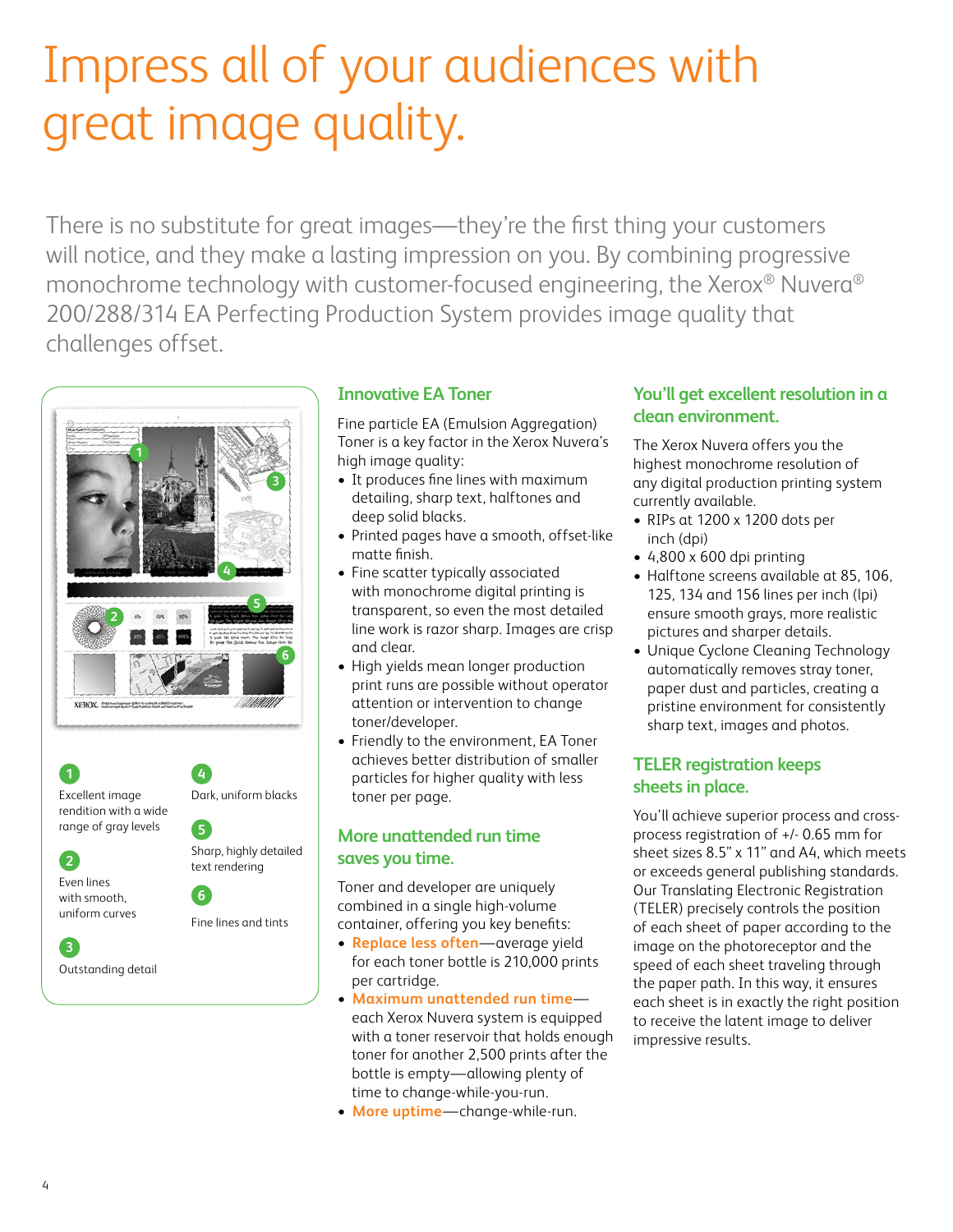# **Simplify Unique Registration Applications**

The Xerox® Nuvera® 200/288/314 EA Perfecting Production System also enables customized, independent Side-1 and Side-2 registration for your most unique applications. Custom registration parameters can be established for a specific stock, then stored within the system's stock library for quick recall. This increases your productivity for even your most advanced applications.

# **Media to match your applications.**

You can choose from an expansive range of substrates to match your application requirements and build your application capabilities, even oversized coated papers. Expect consistently high image quality on popular coated and uncoated stocks, including bond, bristol, cover, index, offset, recycled, transparencies, carbonless, labels, tabs and preprinted forms.

# **Optimal sheet flatness anywhere you are.**

Optimally flat sheets, delivered by our slim, automated Sheet Enhancement Module (SEM), yield flatter sheets with less curl for smoother print runs, regardless of your production print environment.

- Stack quality is optimized, ensuring high performance from your downstream finishing alternatives.
- Your operators can fine-tune automated controls or access a "manual override" function to overcompensate when proactively fighting heat and humidity

in your print production environment. This ensures you achieve optimal sheet flatness.

• This functionality works in conjunction with the stock library to automatically adjust to the characteristics of the paper you are running.

# **Reliably productive for you.**

We offer these options to ensure you enjoy maximum uptime from your Xerox Nuvera.

### **Direct Communication to Service\***

These intelligent systems can connect to your network and report service issues as they happen. This means that your Customer Service Engineer arrives prepared with the appropriate parts, reducing delays in production and maximizing your uptime.

Xerox Nuvera Productivity Plus (XPP) Integrated Maintenance Program

Xerox Nuvera Productivity Plus (XPP) is an innovative, customer-focused maintenance program that makes it easy for you to diagnose and replace routine service items. A series of wizards provide step-by-step instructions to replace basic parts. This enables you to increase your productivity and print volumes, while effectively managing print quality—all while avoiding service intervention across every shift. Two program options are available—XPP Basic and XPP Advanced. You can choose which is best for you based on the level of participation that works for your business.

\*Subject to local availability

### **Xerox® prInteract® Remote Service Offerings**

Remote service features including Automated Remote Monitoring and On Demand Machine Data Transfer available through a secure, online connection between Xerox engineering staff and your Xerox Nuvera EA. Using this connection, we can quickly respond to your service needs, enabling us to:

- Easily access equipment data to provide real-time recommendations and help optimize overall performance
- Automatically generate up-to-theday accurate meter reads with MeterAssistant®

"With each improvement made to the Nuvera—from feeders to dual print engines to the next generation of stackers—the speed and quality just get better and better. Nothing can compete with it."

– Kenny Liszewski Operations Manager Matrix Imaging Solutions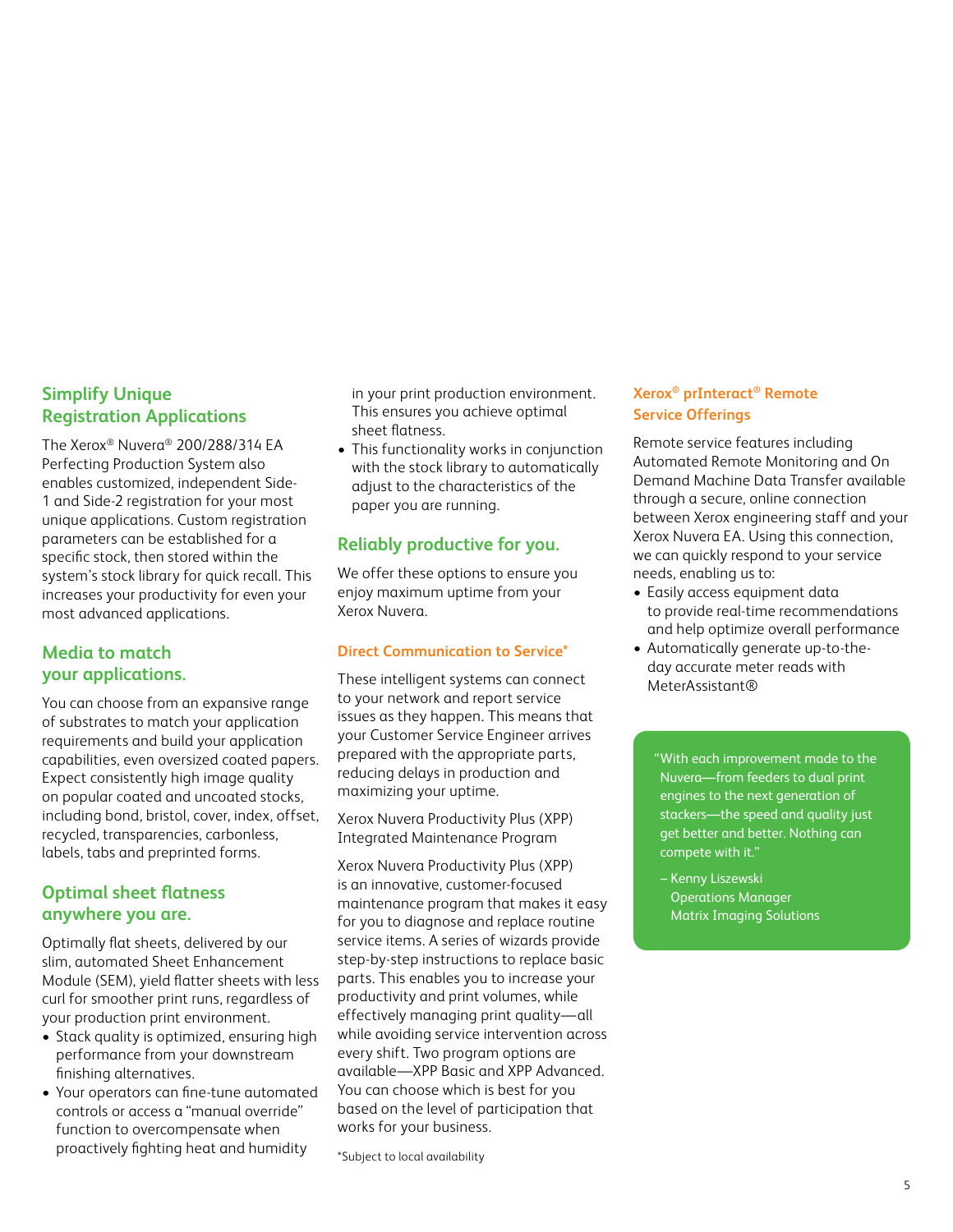# You'll have the power of 2, with the simplicity of 1.

You'll benefit from having the power and productivity of two print engines in one space-saving footprint with the Xerox® Nuvera® 200/288/314 EA Perfecting Production System. This unique tandem architecture design gives you more speed, uptime, performance and overall end-to-end productivity—so you can do more with your business.

# **You'll get results twice as fast with tandem architecture.**

The Xerox Nuvera can produce 200 to 314 (A4/8.5" x 11") duplexed impressions per minute because of its unique tandem architecture design. Although this comprises two print engines working closely together, the engines actually function differently together than they would if they were used independently.

- When printing in the duplex mode, both engines are used at full speed (100/144/157 A4, 8.5" x 11" pages per minute). Each prints one side of a twosided document, creating a straight path that results in a net speed of 314 duplexed images per minute.
- When printing in the simplex mode, the system runs at 100/144/157 pages or impressions per minute.

# **Closed loop process ensures top performance for you.**

Optimum performance is ensured by a closed loop process that continuously scans printing activities to monitor and maintain both print quality and registration.

- Advanced image balancing software assures consistent image quality at all times.
- The Xerox Nuvera's entire paper path, including both the print engines and all accessory components, is designed to provide operators complete access, at any time, for simple jam clearance with full job recovery.



### **You'll appreciate a smarter approach to paper handling.**

Xerox® SmartPress PLUS Paper Handling works in conjunction with the FreeFlow® Print Server's onboard stock library and the Xerox Nuvera's straight duplex paper path to accommodate a greater variety of media. It is in constant communication with paper handling vacuums and rollers, much like a fuel engine where the pistons work together to provide maximum power and full job recovery.

# **You can do more, more often with pass through programming.**

Pass Through Programming technology lets you convert traditional downtime into bonus uptime in a variety of situations by enabling jobs to continue printing at 100/144/157 images per minute until our service arrives.

For example, when either of the two print engines requires a soft shutdown, your operators can select "Pass Through Mode." All pages are then imaged by the assigned primary print engine and simply pass through the idle print engine.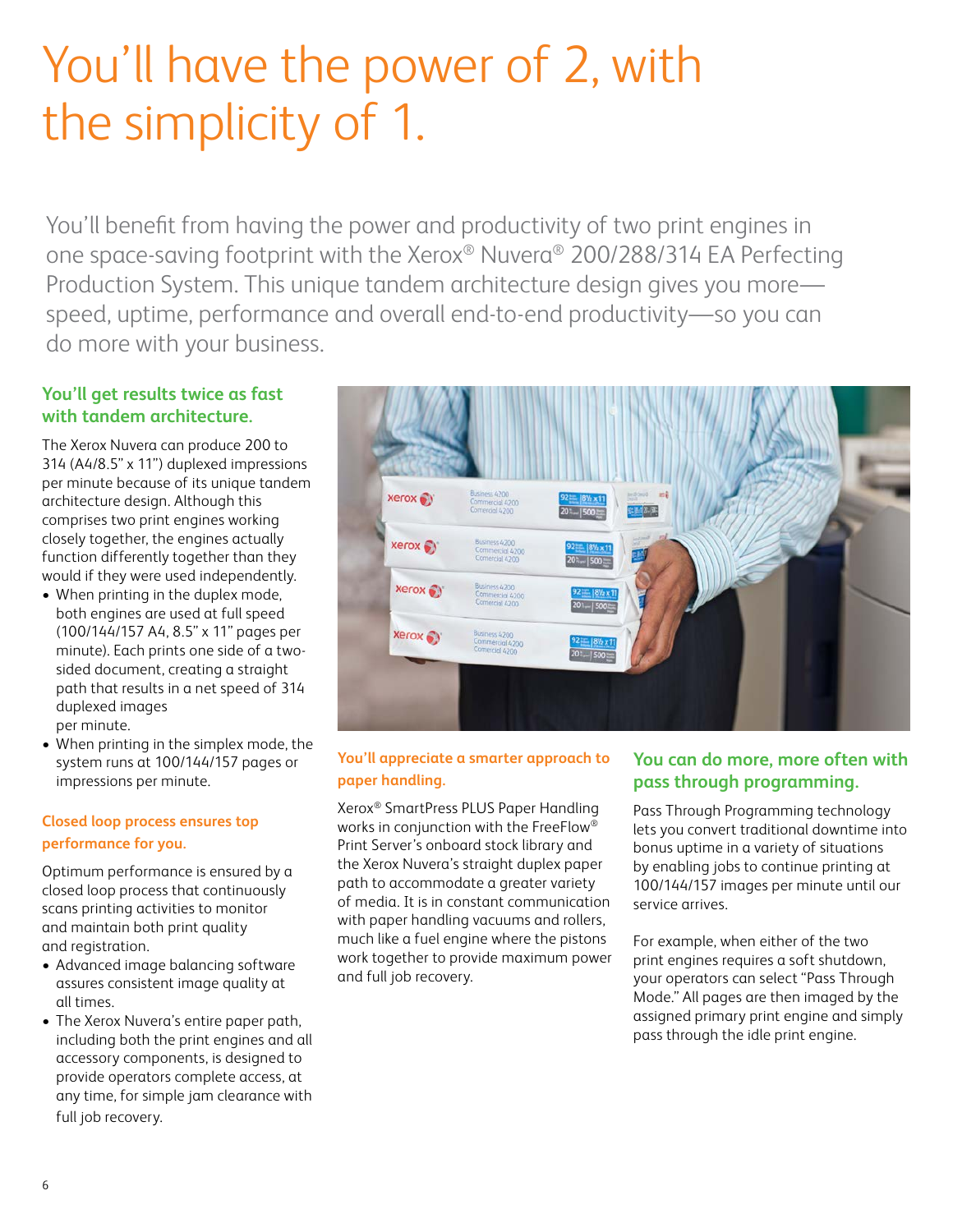### **Your business moves faster with our dual core processor.**

Your productivity is enhanced from the start with the Xerox® Nuvera® 200/288/314 EA Perfecting Production System because the FreeFlow® Print Server front end offers a robust Dual Core Processor that more than exceeds the needs of most customers. It provides exceptional RIP speed to easily handle even your most complex jobs; for example, those jobs typically associated with variable data and high resolution images. If you are working in a uniquely aggressive environment where the application set is consistently dominated by complex jobs containing extraordinarily large amounts of high end graphics and variable images, you also have the option to choose a second Dual Core Processor.

### **Parallel RIP for your most challenging jobs.**

Parallel RIP consists of a set of Xerox® proprietary software that leverages multiple processors, memory and software controls to boost image processing performance and print speed beyond traditional boundaries. It is ideal for long jobs with many non-repeating scanned images or digital photographs; these include text books, magazines, yearbooks and product manuals. It is also best for complex jobs with low run lengths, proofing and test prints.

#### **How does Parallel RIP work?**

When selected, the FreeFlow Print Server will intuitively manage the jobs you have submitted for Parallel RIP for optimal performance.

- The Print Server may determine it is best to have a job processed on a single RIP, which will likely leave one or more of your remaining RIPs open for the next job or jobs.
- Or a large job can be split into sections that will be processed in parallel (simultaneously) using all of your available RIPs to complete it as quickly as possible.

### **How many RIPs can you have?**

While the maximum number of RIPs varies depending on the processor and memory configuration of your Xerox Nuvera, as a rule, approximately two to three RIPs will run on one Dual Core Processor. If you choose to add an optional second Dual Core Processor, you can potentially have up to five RIPs working together. (LCDS, IPDS and PCL data streams are not further enhanced via Parallel RIP.)

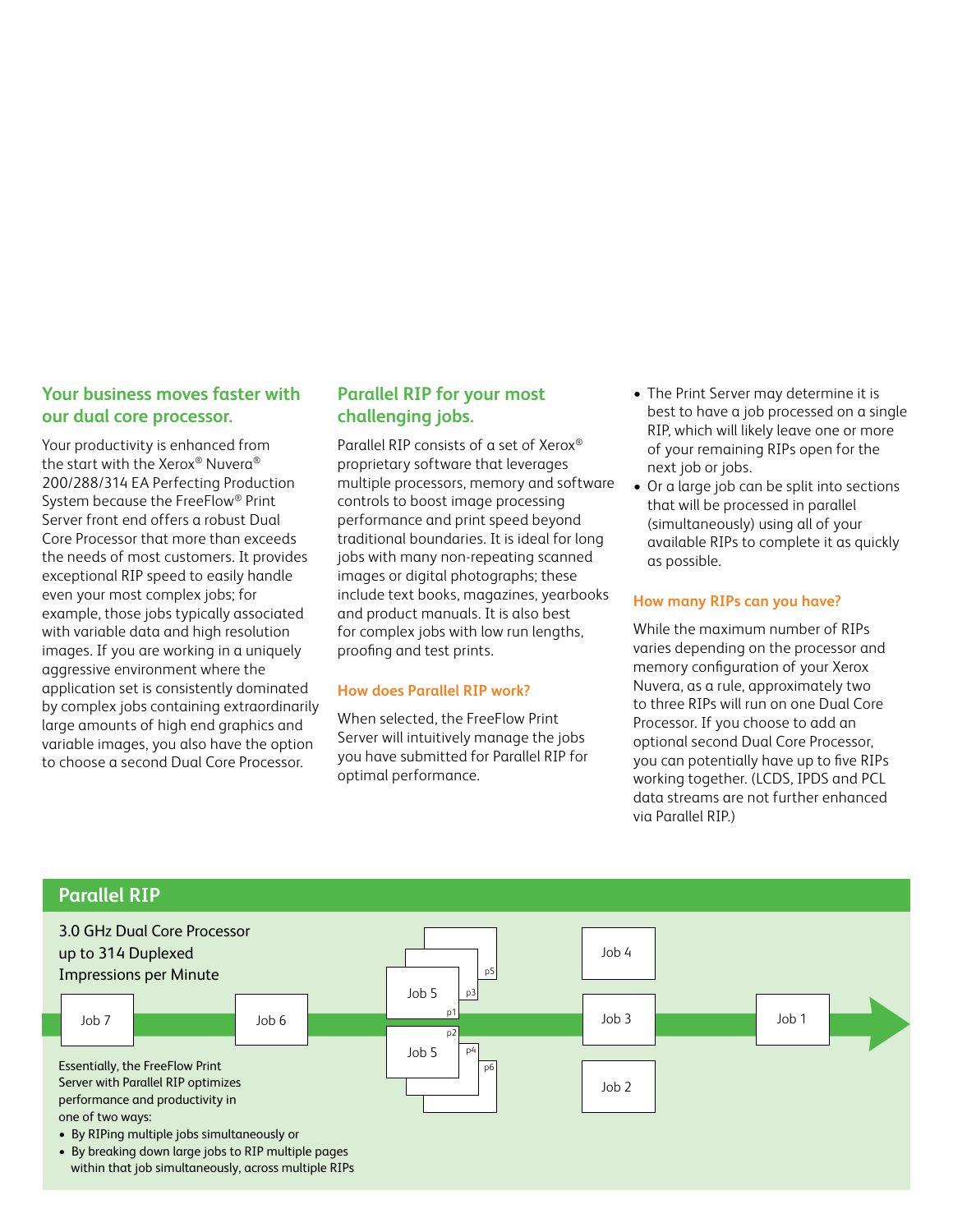# How the FreeFlow® print server benefits your business.

You'll enjoy powerful job control plus time savings in every environment with the Xerox® FreeFlow Print Server. Integrated right into the Xerox® Nuvera® 200/288/314 EA Perfecting Production System, this print server enhances your business's productivity, effectiveness and, ultimately, its profitability in many vital ways.

# **A wide range of features put you in control of every job.**

The FreeFlow Print Server delivers important benefits for your business. For example:

- Receive/RIP/print jobs concurrently to efficiently produce hundreds of small jobs or transactional data jobs with thousands of customer database entries.
- Print and reprint on demand with simple controls to preview, edit, impose, proof, interrupt, reprogram and forward jobs.
- Advanced security controls allow individual or group settings.
- Submit jobs from just about anywhere, including desktop/commercial publishing workflows. Submit data from mainframe systems, client/server architectures, XML/database/ASCII input, or simply submit data from DVDs, CDs and even portable USB devices.
- Submit print-ready jobs into pre-set Hot Folders for easy, automatic printing.
- Automate job ticketing and customize job workflows through up to 250 programmable queues with minimal operator intervention.
- Use the stock library to promote efficient use of media. The Sheet Enhancement Module automatically adjusts performance based on stock selected.
- Save on training costs and increase uptime—easy-to-use graphical user interface (GUI) and workflow lend themselves to the "train once" paradigm.
- Ideal for both publishing (high imaging quality and speed) and transactional environments—simultaneously accommodates an impressive variety of common data streams natively, including Adobe PostScript, PCL, PDF, TIFF, ASCII, IPDS and LCDS, and variable data formats such as FreeFlow VI Interpreter (VIPP®), PPML, IPDS and LCDS.
- Add optional memory and hard drive to increase the Xerox Nuvera's overall performance and your ability to store more job data on the server.

# **A smooth workflow: easier for your business, easier for you.**

The Xerox® FreeFlow Digital Workflow Collection is designed to take you easily through every stage of managing your jobs, from creation to final output. Integrating with the Xerox Nuvera, this suite of optional solutions enables you to enhance, automate and simplify your existing workflow, increasing productivity and making the most of your investment.

# **Keeping you stocked and running—automatically.**

With the Automatic Supplies Replenishment option on your Xerox Nuvera, the print engine will automatically call in your supplies order for you, as you need it. Available as part of your service contract, our "smarter" Xerox Nuvera system has the intelligence to calculate when a certain number of pixels printed has been reached and then sends a signal via your network to Xerox to order more crucial replacement items. We make sure you have on-hand what you need to keep running, increasing your productivity and helping you focus on running your business.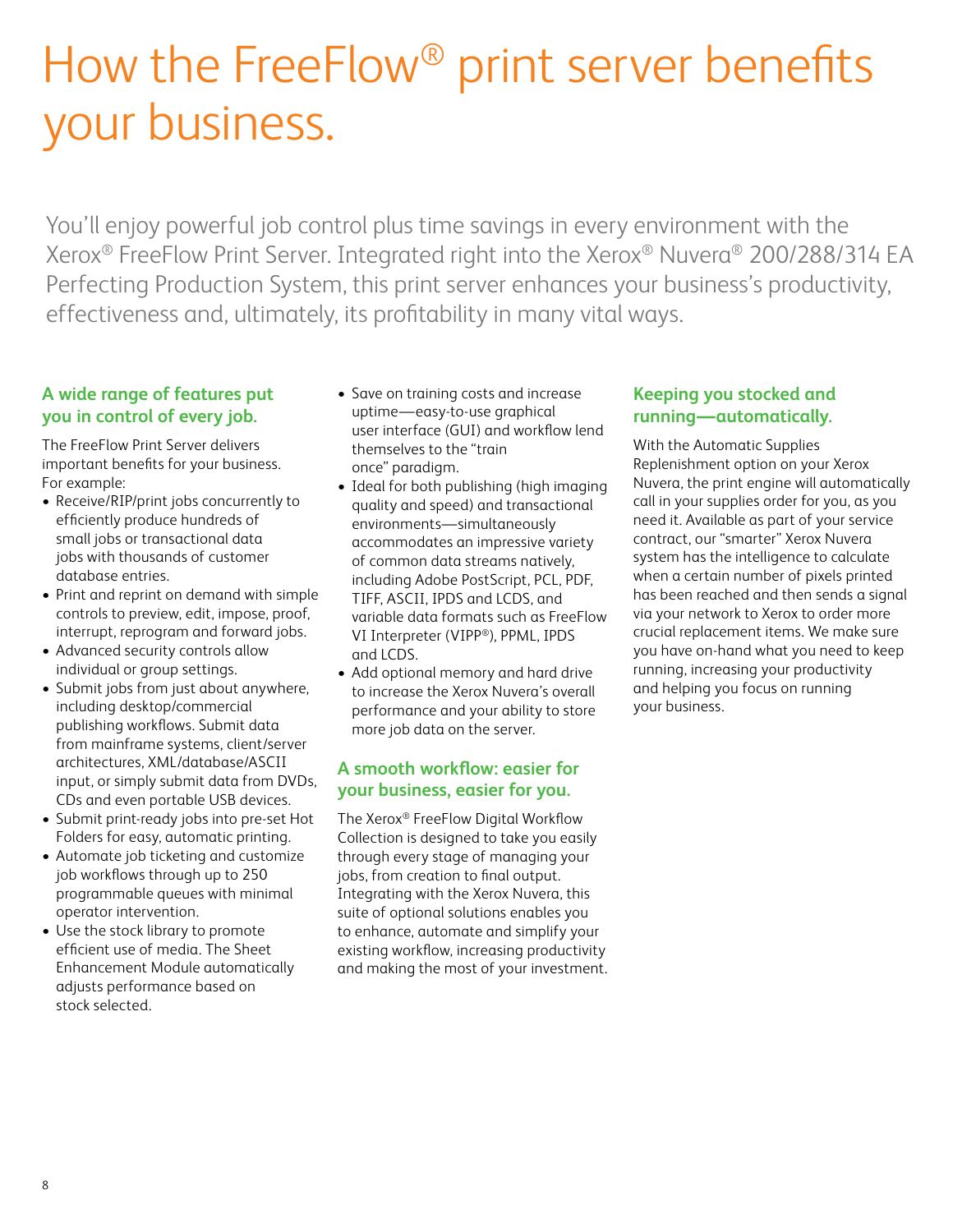

Xerox® Nuvera® 314 EA Perfecting Production System with Lasermax Roll Systems SheetFeeder NV-R, Xerox® Production Stacker and Xerox® Book Factory

| FreeFlow <sup>®</sup> option        | <b>Function</b>                                                                                                                            | What it does for you                                                                                                                                                                                                |
|-------------------------------------|--------------------------------------------------------------------------------------------------------------------------------------------|---------------------------------------------------------------------------------------------------------------------------------------------------------------------------------------------------------------------|
| FreeFlow Web Services               | 24/7 Web portal connects your print shop<br>to your customers.                                                                             | From anywhere, your customers can submit new jobs<br>securely and reorder existing ones over the Internet<br>(or an intranet).                                                                                      |
| FreeFlow Process Manager®           | Automates your print shop's common<br>prepress steps.                                                                                      | In addition to a touchless workflow, you can process<br>more jobs faster, for less and maximize your printers.                                                                                                      |
| FreeFlow Output Manager®            | Automates load balancing and<br>job scheduling.                                                                                            | You can automate your application production and<br>enhance efficiency.                                                                                                                                             |
| FreeFlow Makeready®                 | Simplifies prepress operations to help make<br>short work out of complex jobs.                                                             | Jobs can be completed more accurately and more<br>quickly, freeing up your operators to process more work.                                                                                                          |
| FreeFlow Variable Information Suite | A suite of tools to help you design, create<br>and manage variable data print jobs more<br>quickly and profitably.                         | Add the power of personalization without<br>compromising productivity. On their own or as an<br>integrated solution, VI Suite tools can help you<br>optimize production workflows and maximize your<br>bottom line. |
| FreeFlow Express to Print           | Intuitive visual interface simplifies job<br>ticketing and prepress functions while<br>template-based automation streamlines<br>job setup. | Cost-effectively increase your productivity, even<br>on cumbersome jobs like business cards, books<br>and manuals.                                                                                                  |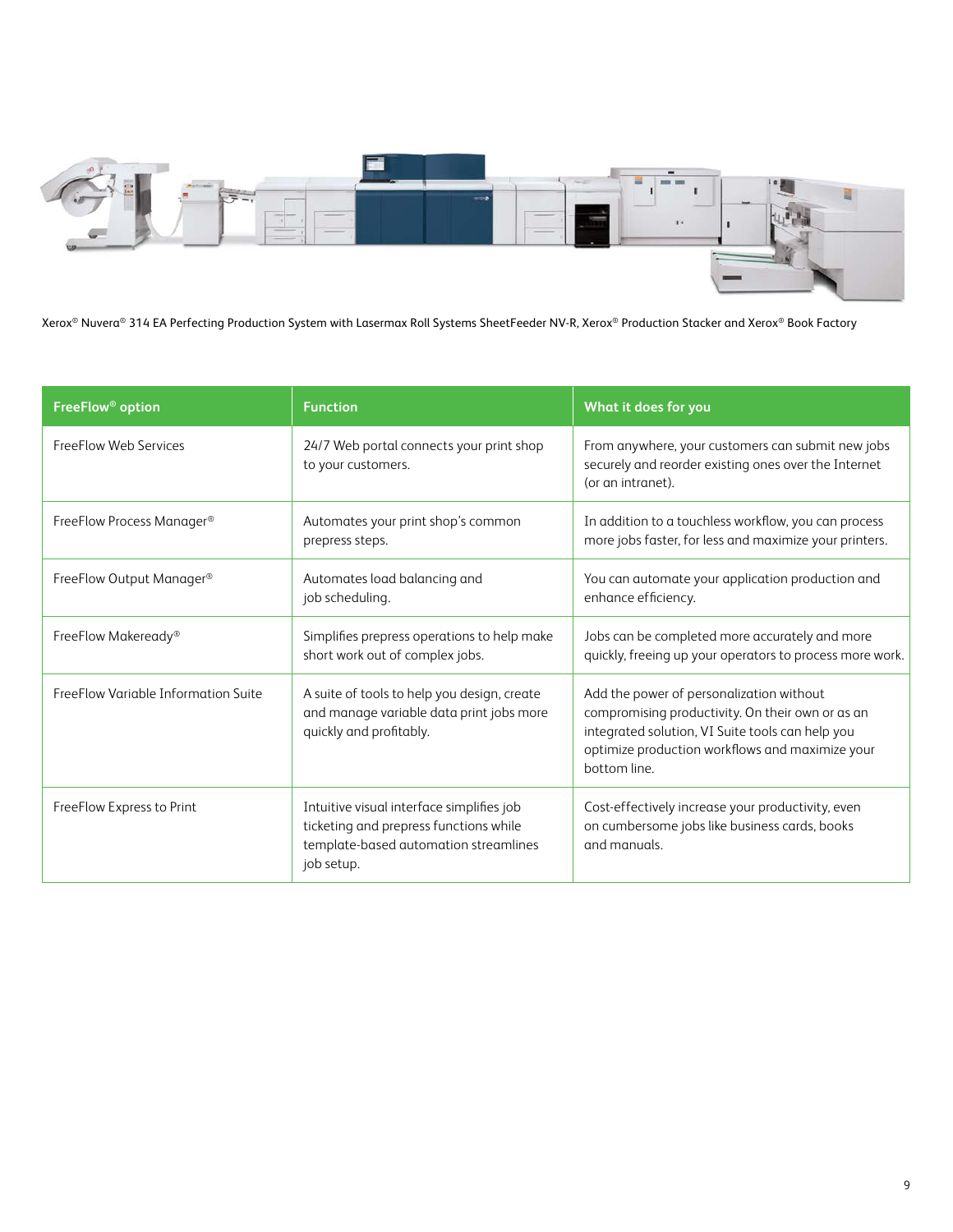# Features that fit your business.

The Xerox® Nuvera® 200/288/314 EA Perfecting Production System offers a comprehensive set of features to meet the needs of your business, your environment and your customers. From feeding to finishing, it's a system that's all about helping you to accomplish what matters most to you—and enabling your success.



### **From feeding to finishing.**

The Xerox® Nuvera® offers a complete set of features that enable your success.

# **Paper handling gets you off to a great start.**

The Xerox Nuvera offers you excellent paper handling.

- Paper trays rely on air shuttle feed technology. Processor-controlled, using information from the stock library, this technology ensures reliable feeding and supports heavier media and coated paper. Air knives separate paper to avoid misfeeds.
- The system "tells" rollers when to press harder, when the air knives should add thrust and more, to deliver a highly intuitive and productive paper-handling process.
- The straight duplex paper path ensures ultra-reliable paper handling for duplex. production printing, and it's easily accessible to your operators.
- You can reload paper without job interruption to significantly increase continuous productivity.

Choose from the following sheet-feed modules. Maximize your sheet-feed capability by combining any three modules to suit your workflow:

#### **Standard Sheet-feed Module**

- Four trays, 5,800-sheet capacity
- Do more high-value applications with more unattended run time at point of need and produce high-impact jobs on demand.

### **Oversized High Capacity Sheet-feed Module**

- Two oversize trays, 3,200-sheet capacity
- Ideal alternative if you want to leverage oversize stocks—now run sheets up to 12.6" x 19.3"—ideal with four-up book block printing.

Note: When you add up to four of the above modules in any combination to your configuration, you will enable up to a 23,000 sheet capacity with as many as 12 pick points to support long print runs and complex, multistock production runs.

### **Lasermax Roll Systems SheetFeeder NV-R**

- Attaches to a standard Sheet-feed Module.
- Can provide paper cost savings, reduce operator intervention and add up to five hours of continuous feed in a production print environment while still providing access to the paper trays for multiple pick points.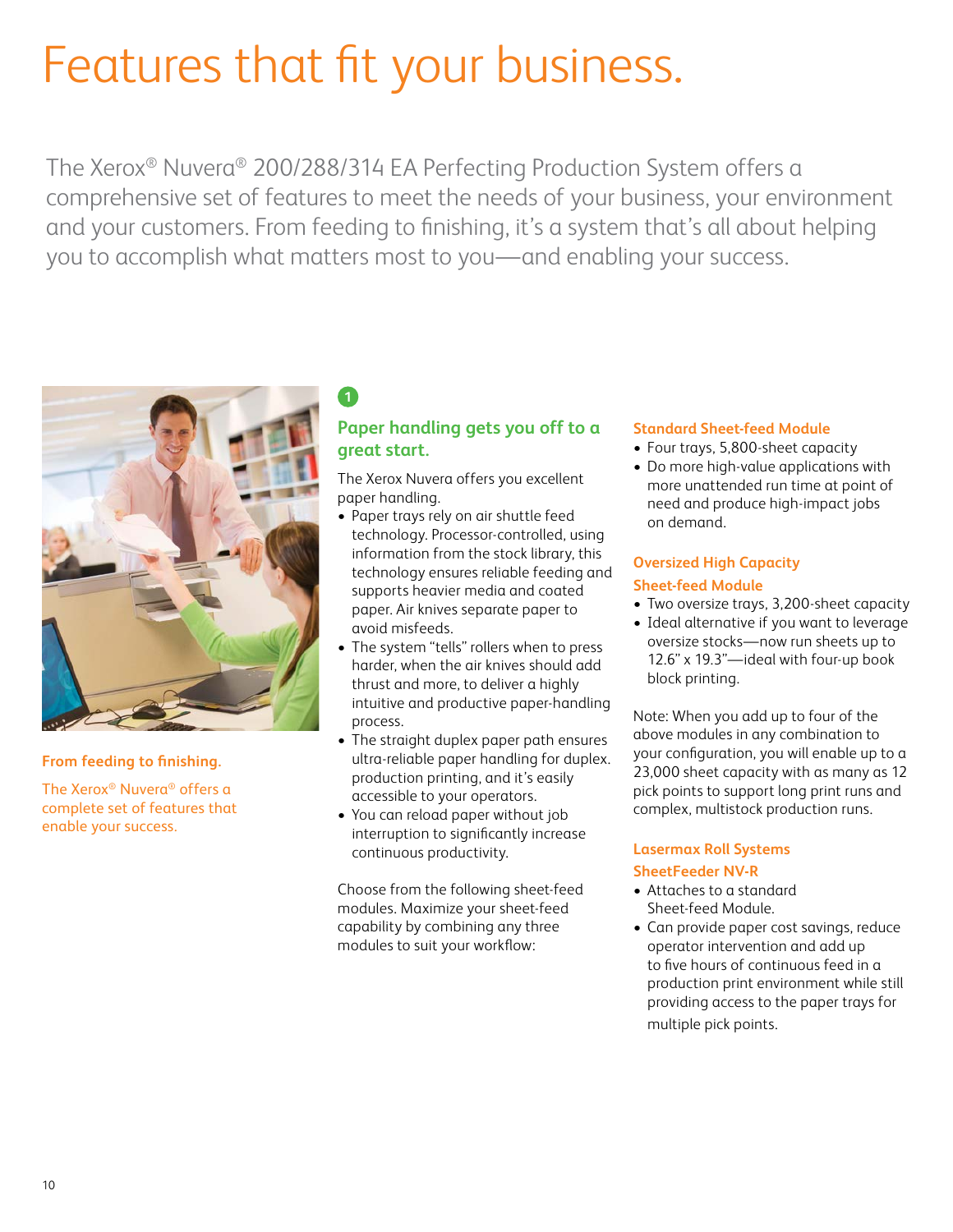

# **You'll get best results with exceptional imaging and powerful processing.**

The powerful Xerox® FreeFlow® Print Server is integrated right into the Xerox® Nuvera® 200/288/314 EA Perfecting Production System, providing you with powerful job control and time-saving efficiency in your Publishing, Transactional and TransPromo environments. You'll enjoy feature benefits such as:

- Efficient management up to 250 queues.
- Integration with a robust stock library
- Imposition software
- Enhanced line screen capability (available in 85, 106, 125, 134 and 156 lpi).
- Sophisticated variable data capabilities—including native printing of Xerox® FreeFlow VI Suite output; other variable data streams are also supported.

The easy-to-use Graphical User Interface (GUI) allows your operators to easily manage multiple print jobs from multiple queues. From the interface, you can hold, interrupt, proof, reprogram and forward jobs to maximize print engine productivity.

Using the Page Exception Program, your operators can incorporate multiple stocks or inserts throughout your application.

# **2 3 5**

# **Add value to your output with inserting.**

You can add value and impact to your output by inserting color covers, preprinted inserts or specialty media with our Post-print Paper Insertion Modules:

#### **Insertion Module**

• Four trays, 5,800-sheet capacity

### **Oversized High Capacity Insertion Module**

- Two trays, 3,200 oversized sheets
- Note: Configure up to two Load-whilerun Modules that enables a maximum of 11,600 sheet capacity for insertion.
- Insertion can be integrated so you can simply load preprinted stock and run the job.

# **You can count on a professional finish. 4**

Choose from a wide variety of in-line and off-line professional finishing options, both from us and from our industryleading third-party suppliers. These options are designed to accommodate your production requirements, taking on everything from complex documents to challenging environments.

# **Xerox Nuvera flexible speed program—ramp up to meet your workload.**

Xerox Nuvera Flexible Speed Program gives you the option to temporarily upgrade your Xerox Nuvera and boost the system's speed to meet your workload. That means you can convert your Xerox Nuvera 200 EA Perfecting Production System to a Xerox Nuvera 288 EA Perfecting Production System for 30, 60 or 90 days. At the end of that time, you can opt to renew the upgrade for another 30, 60 or 90 days or allow your system to return to its original capacity.

| If you have          | <b>Upgrade to</b> |  |
|----------------------|-------------------|--|
| Xerox Nuvera 200     | Xerox Nuvera 288  |  |
| <b>EA Perfecting</b> | EA Perfecting     |  |
| Production System    | Production System |  |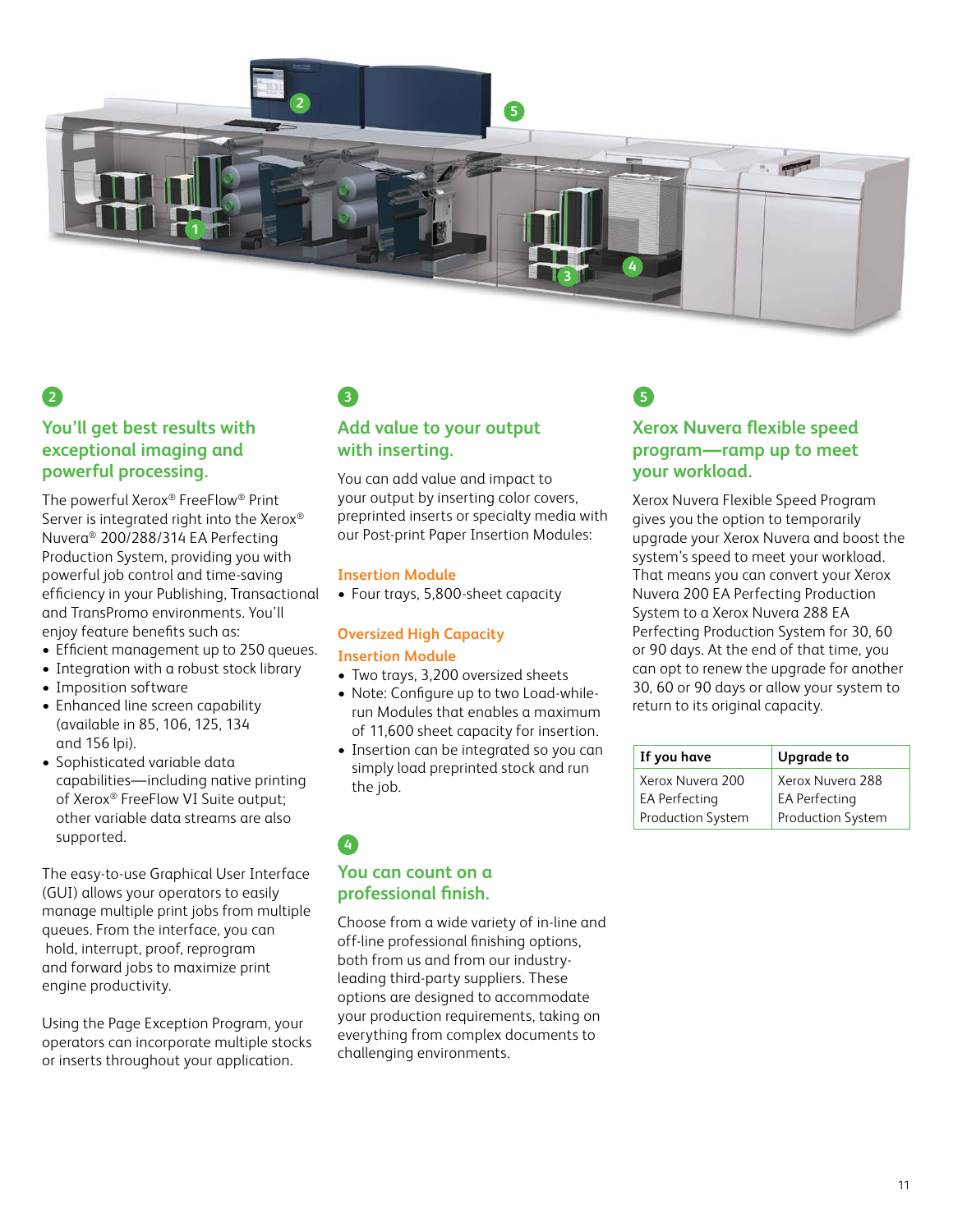# A perfect finish for every job you do.

Finishing can make or break your applications. The Xerox® Nuvera® 200/288/314 EA Perfecting Production System offers you many ways to finish your output—and to create high-quality, high-impact applications right at your point of need.



# **Our partners offer you the best finishing in the business.**

We offer you the finishing options you need to wrap up your jobs professionally. From booklet makers and perfect binders to inserters, stackers, stitchers, spiral binders and more, we partner with the makers of today's best finishing devices and equipment. These include recognized industry leaders such as C.P. Bourg, Plockmatic, GBC and others.

# **Xerox® IntegratedPLUS Finishing Solution for Booklets**

Now prepress setup and finishing setup can be automated. You get the best of both finishing worlds—the convenience of in-line with the flexibility of off-line, plus unsurpassed labor savings. The Xerox® IntegratedPLUS Finishing Solution for Booklets, enabled with the Xerox exclusive C.P. Bourg Dual-Mode Sheet Feeder, allows selected finishing devices to be set up automatically, through JDF instructions, whether or not they are attached to a specific printer.

### **Latest Additions to Finishing Options**

### **Xerox Exclusive: C.P. Bourg Dual-Mode Sheet Feeder**

- Acts as a bypass sending sheets to downstream third-party finishers. Users can manually feed stacks from other printers into downstream third-party finishers in the "off-line mode" while Xerox Nuvera prints to its stacker or top tray.
- Saves time and enables you to produce more jobs through automated setup of files and automated setup of in-line or off-line finishers with the Xerox® IntegratedPLUS Finishing Solution for Booklets.
- Adds integrity by allowing printed stacks to easily be moved to the finisher without splitting the stack.
- In off-line mode, the attached finisher can run at up to 15,000 sheets/hour.
- Optimizes finishing investments.

### **Xerox® Production Stacker**

- Unload while run—on a single unit.
- Waist height removal of finished stacks.
- Configure up to three stackers in tandem—providing almost 60–85 minutes of unattended print and stack time.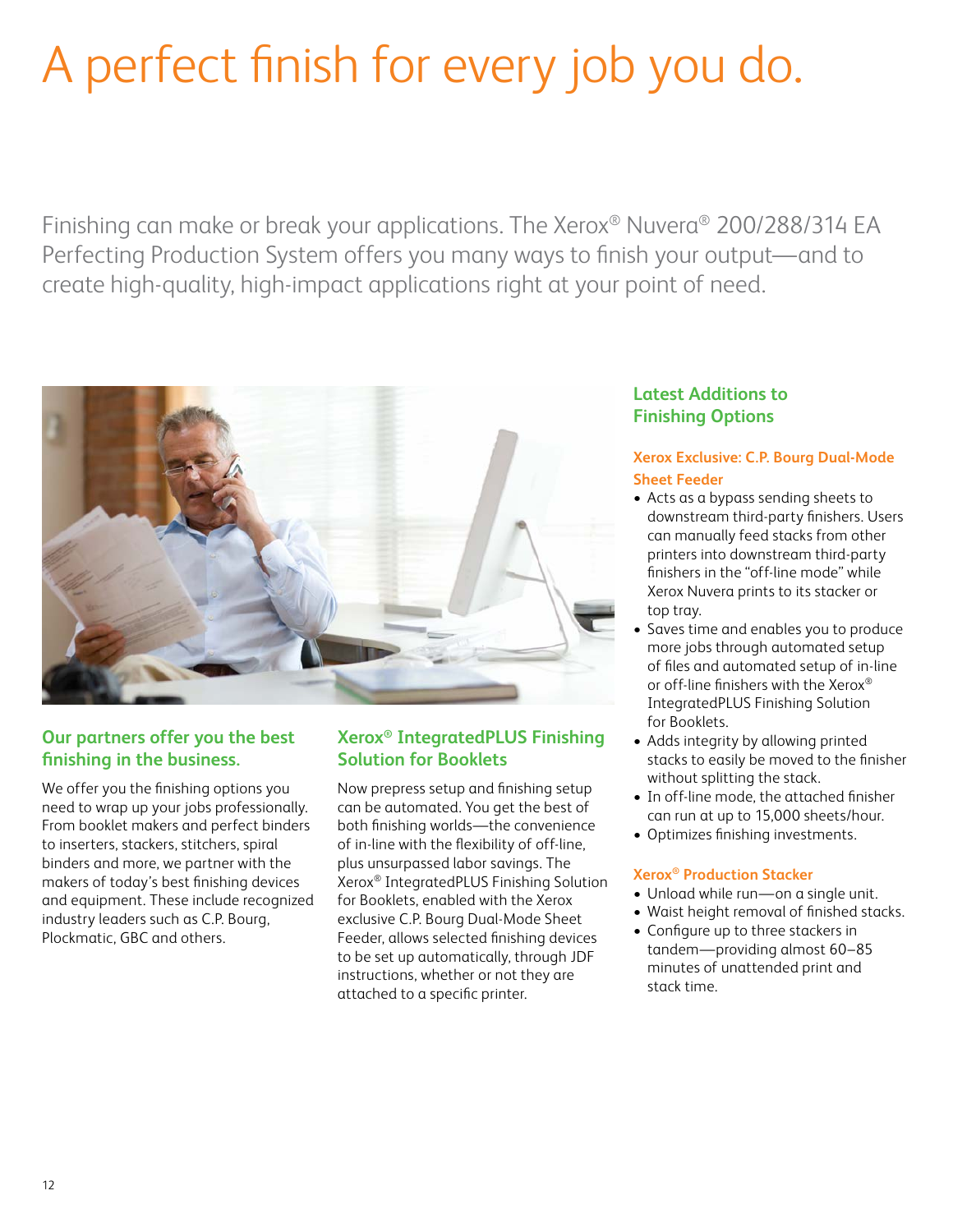

Basic Finisher Module



Basic Finisher Module Plus



Basic Finisher Module – Direct Connect



Stacker





 $\rightarrow$  70

Xerox<sup>®</sup> Production **Xerox<sup>®</sup> Tape Binder** 

GBC eBinder II



Dual-Mode Sheet Feeder



Offset Stacker



GBC Fusion Punch II with Dual Xerox® C.P. Bourg BSFx Tape Binders



Xerox® DB120-D Document Binder



C.P. Bourg BDFNx Booklet Maker with Square Edge



Watkiss PowerSquare 200 CEM DocuConverter







Duplo DBM-5001 Inline Booklet Maker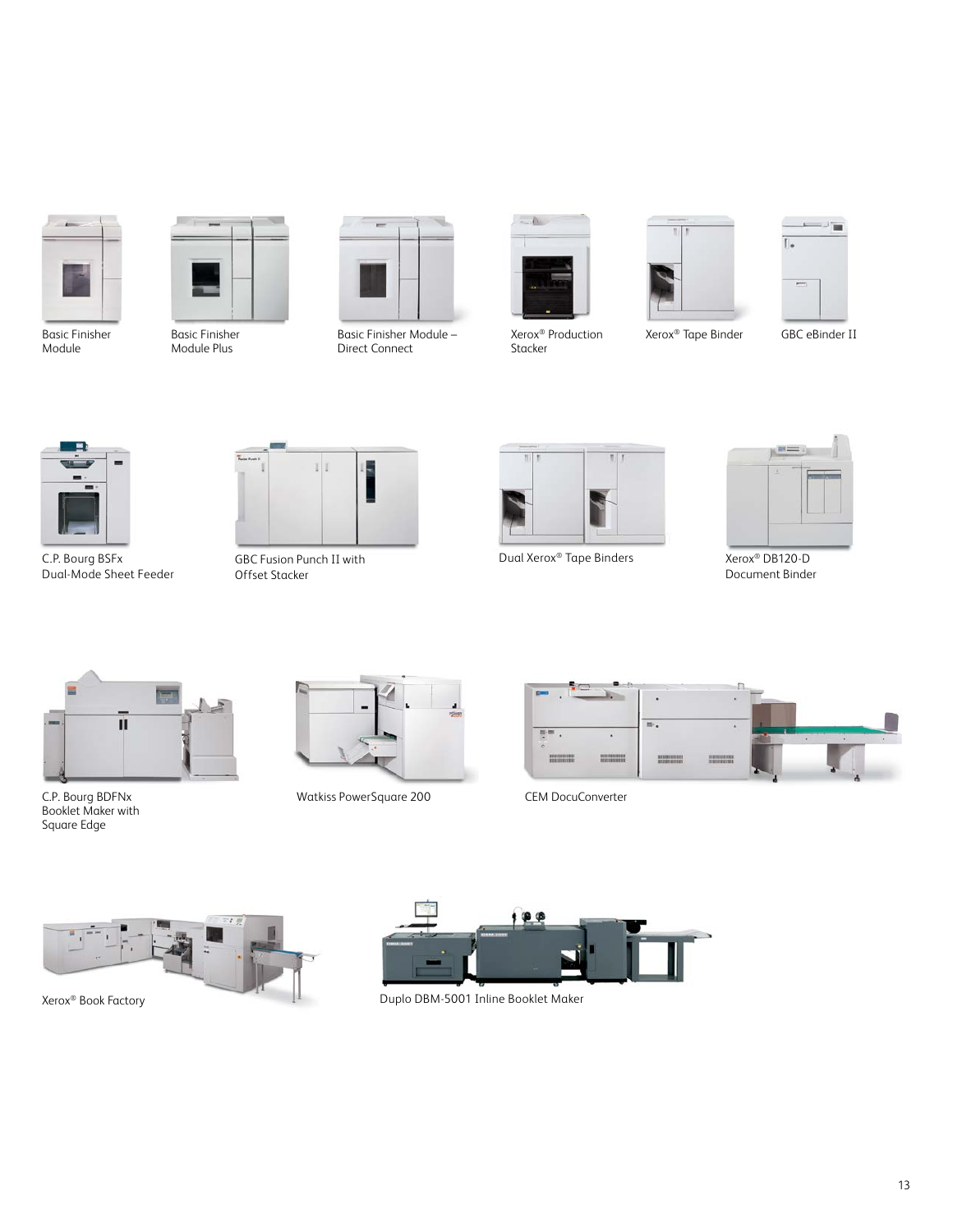# Every application opportunity is your opportunity.

There are many ways you can bring together the outstanding features the Xerox® Nuvera® 200/288/314 EA Perfecting Production System offers you. We've made them modular, so your choices are plentiful—and they're all yours. What's most important is that you have the freedom to create a system specially designed to meet the specific needs of you and your customers and to make your business thrive.



1 SheetFeeder NV-R solution requires configuration with Standard Sheet-feed Modules.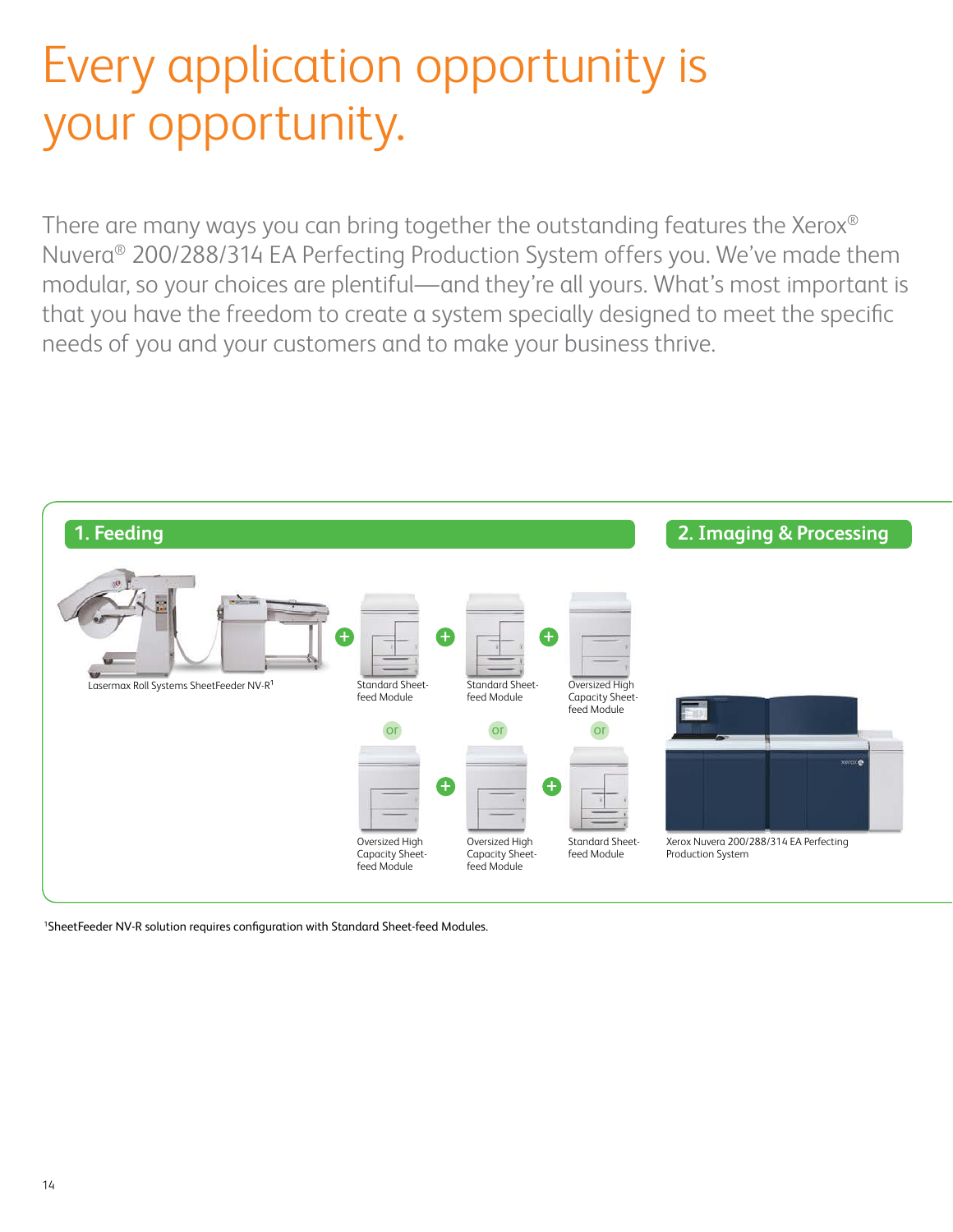### **Just the way you want it.**

From transactional applications to book publishing to technical manuals and more, the Xerox® Nuvera® 200/288/314 EA Perfecting Production System makes it easy for you to add value and deliver results for your customers. You'll have limitless opportunities to develop and create new and enhanced applications that will expand your business. It offers the high image quality, speed and productivity needed to make the most of every application.

### **Achieve better response rates for your transactional pieces.**

Because the Xerox Nuvera simultaneously accommodates a wide range of common datastreams natively, it can easily produce all of your transactional applications. Target your highest-value customers with pertinent upsell and cross-sell messages every month. And move lower-value customers to a place of greater loyalty, frequency and purchase volume.

# **You'll find the book opportunity easy to read.**

With the Xerox Nuvera 200/288/314 EA Perfecting Production System, you are well prepared to succeed when printing books and manuals—we offer the right business model, the right workflow tools and experience and the right technology to ensure your success in the growing digital book printing business. An excellent complement to offset, this system enables you to deliver the look and feel that authors, publishers and readers demand with high imaging quality and an offsetlike matte finish.



2 Available "Dual" finishing combinations (not shown):

- (1) Basic Finisher Module Plus and (1) Basic Finisher Module;
- (2) Basic Finisher Module Plus and (1) Xerox® Production Stacker;
- (1) Basic Finisher Module Plus and (1) Basic Finisher Module-Direct Connect with other in-line center-registered finishing solutions;
- (1) Basic Finisher Module Plus and (2) Xerox® Production Stackers;
- (1) Basic Finisher Module Plus and (1) Xerox® Production Stacker